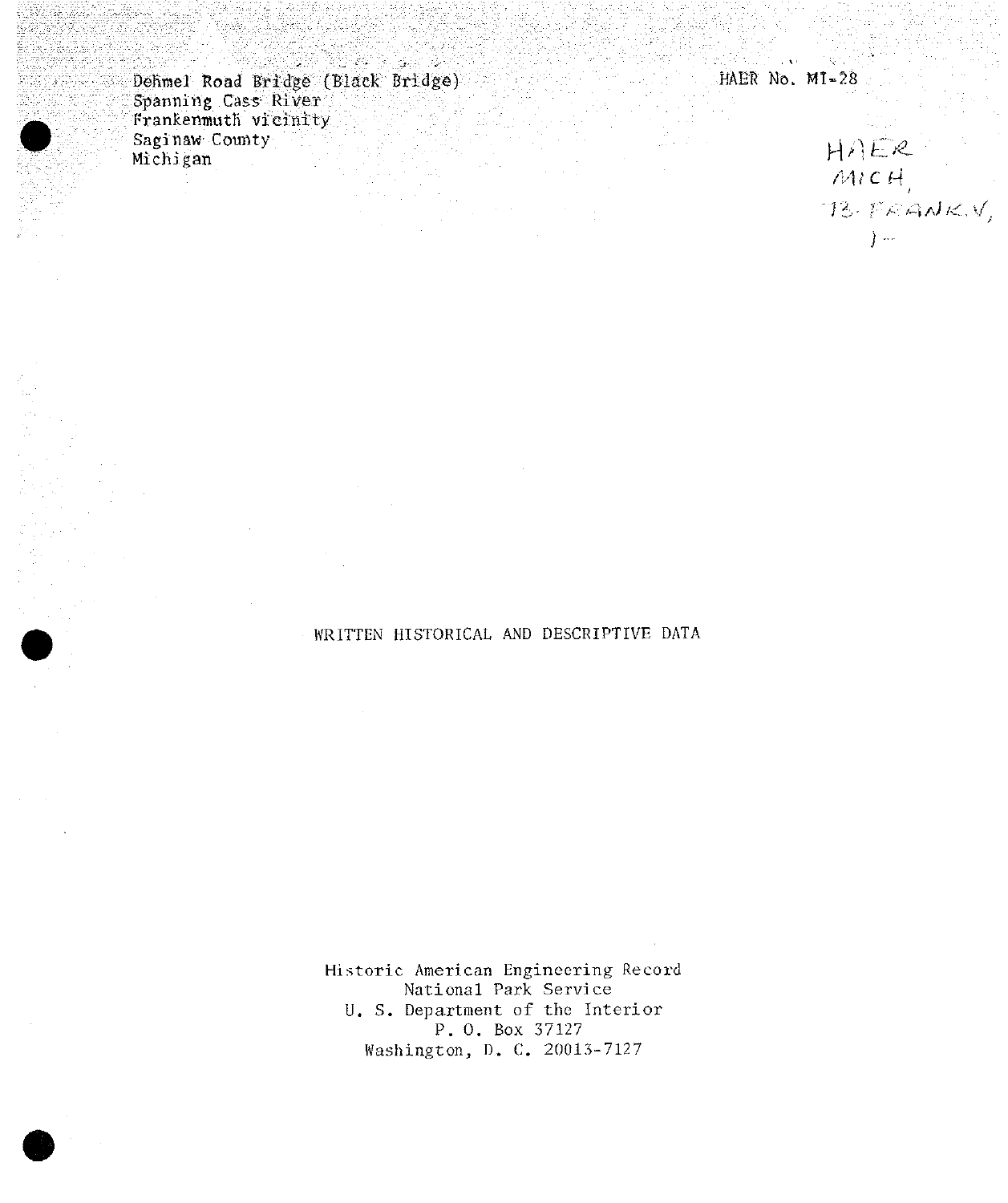## HISTORIC AMERICAN ENGINEERING RECORD

**Dehmel Soad Bridge** (Black Bridge)

HAER No. MI-28

Location:

Spanning the Cass River (tributary to Saginaw River), Frankenmuth vicinity, Saginaw County, Michigan

 $HAER$  $Mict$  $73-FRANKN$ 

Date of Construction; 1907

Builder/Designer: Joliet Bridge and Iron Company, Joliet, Illinois

Present Owner: City of Frankenmuth

Present Use: River crossing

Significance: The Dehmel Road Bridge is of local significance as an engineering structure that is representative of a type and method of bridge construction used in the late nineteenth and early twentieth centuries. Constructed by the Joliet Bridge and Iron Company, a nationally prolific bridge company, it retains historic integrity,

Researcher: A. Howard Kundinger Spicer Engineering Company Saginaw, Michigan

October 2, 1980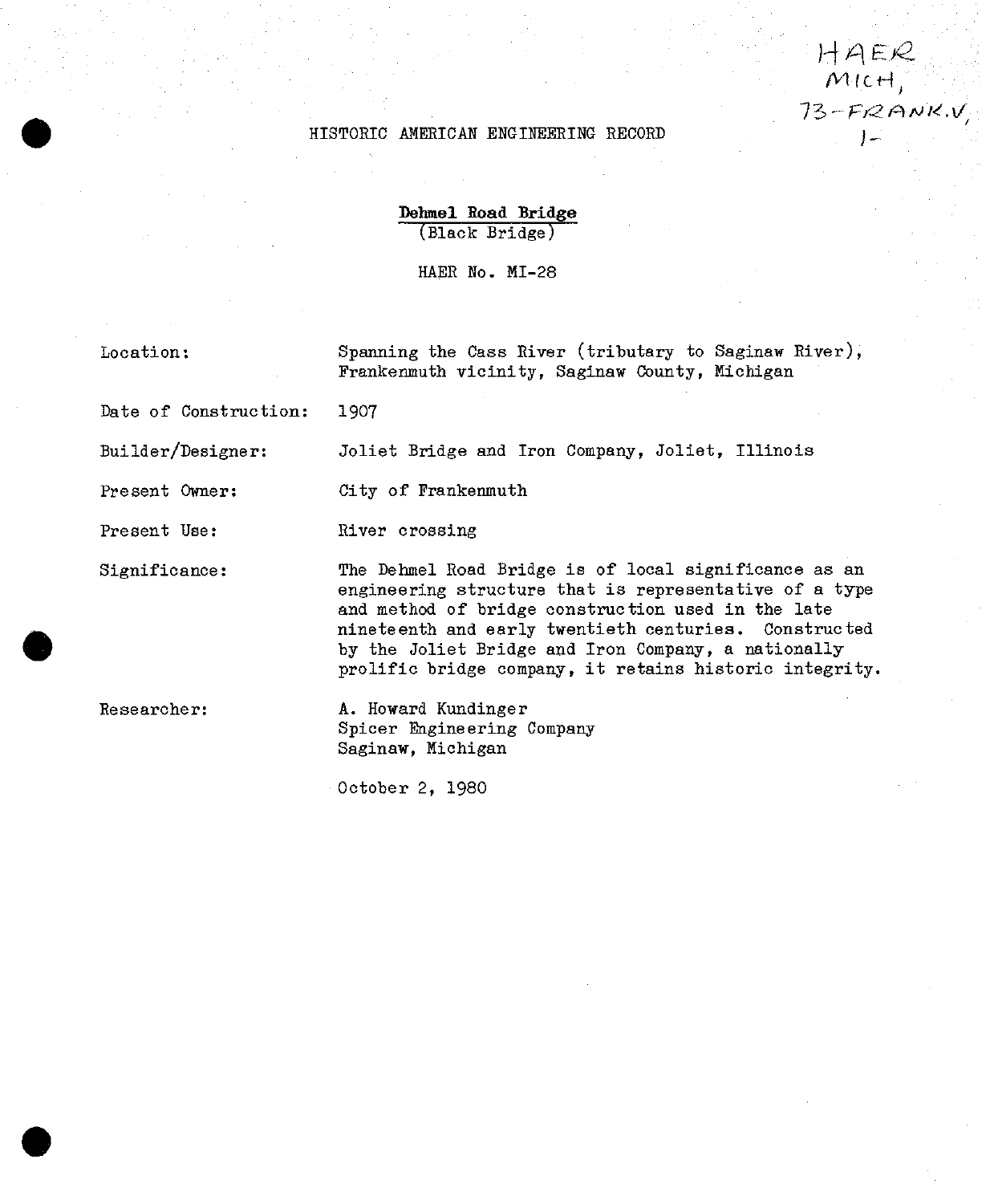Dehmel Road Bridge (Black Bridge) HAER No. MI-28 (Page 2)

The Dehmel Road Bridge is the second Cass River crossing in the vicinity of the city of Frankenmuth. Since 1883» there has been a bridge crossing at this site, when a simple, uncovered, wooden bridge crossed the Cass River. This bridge was constructed on a different alignment than the current one and carried traffic straight across the Cass River, so that the north approach directly aligned with Beyer Road, south of the river. It was not an engineering triumph and was threatened to be washed out during flooding conditions. The bridge was finally dismantled and replaced in 1907 with the Dehmel Road Bridge.

Commissioned by a Frankenmuth Township Board, the Dehmel Road Bridge had a revised alignment that crossed the Cass River from the south, while angling easterly. Thus, a new short approach road from the north came to a dead-end at the St. Lorenz Church on Tuscola Road. This 180-foot bridge was constructed of iron and painted black; its piers constructed of concrete. It was, and is often, referred to as the "Black Bridge." Its main span is a 151-foot, Pratt through truss, and it has 16 feet of horizontal clearance and 14 feet in vertical clearance on an overall height of 20 feet. A second span, on the north end of the bridge, is a small Pony truss of 30 feet in length. The bridge has an ornamental lattice-work across the top of each end of the main span.

This bridge is not as historically significant as the crossing in Frankenmuth (Main Street) or the one at Plank Road (Dixie Highway) because it did not define local development patterns or relate to historically significant events or places. The bridge did contribute to access for farming operations, access to the school and church at St. Lorenz, and general community travel. It is, however, one of the most aesthetic sitings and structures among the Cass River bridges.

Situated on a narrow, wooded floodplain, the bridge is surrounded by vacant and agricultural land, single-family residences, and the St. Lorenz Church and School. The setting is very picturesque, located on the westerly edge of the city of Frankenmuth, three-fourths of a mile from the city.

The bridge is in good condition, but is functionally obsolete because of sharply curving approaches, narrow one-lane clearance, and weight restrictions of three tons. It has been nominated to the National Register of Historic Places and, accordingly, the Saginaw County Board of Road Commissioners has requested a Determination of National Registry Eligibility. However, the Road Commission proposes to replace the existing bridge with a new span immediately adjacent.

NOTE: See field records for the Dehmel Road Bridge Site Relocation Study and field photographs.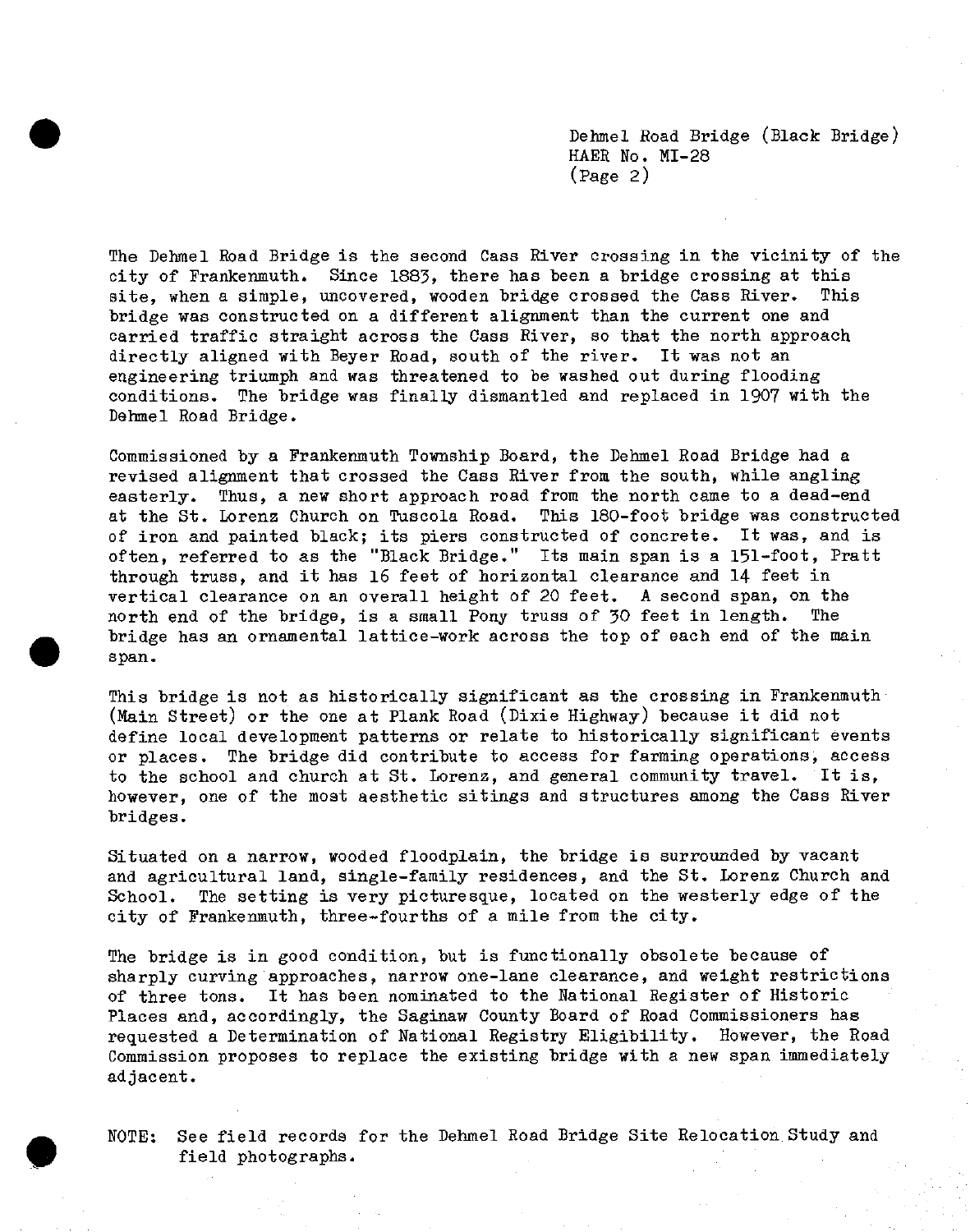Dehmel Road Bridge (Black Bridge)<br>HAER No. MI-28<br>(Page 3)

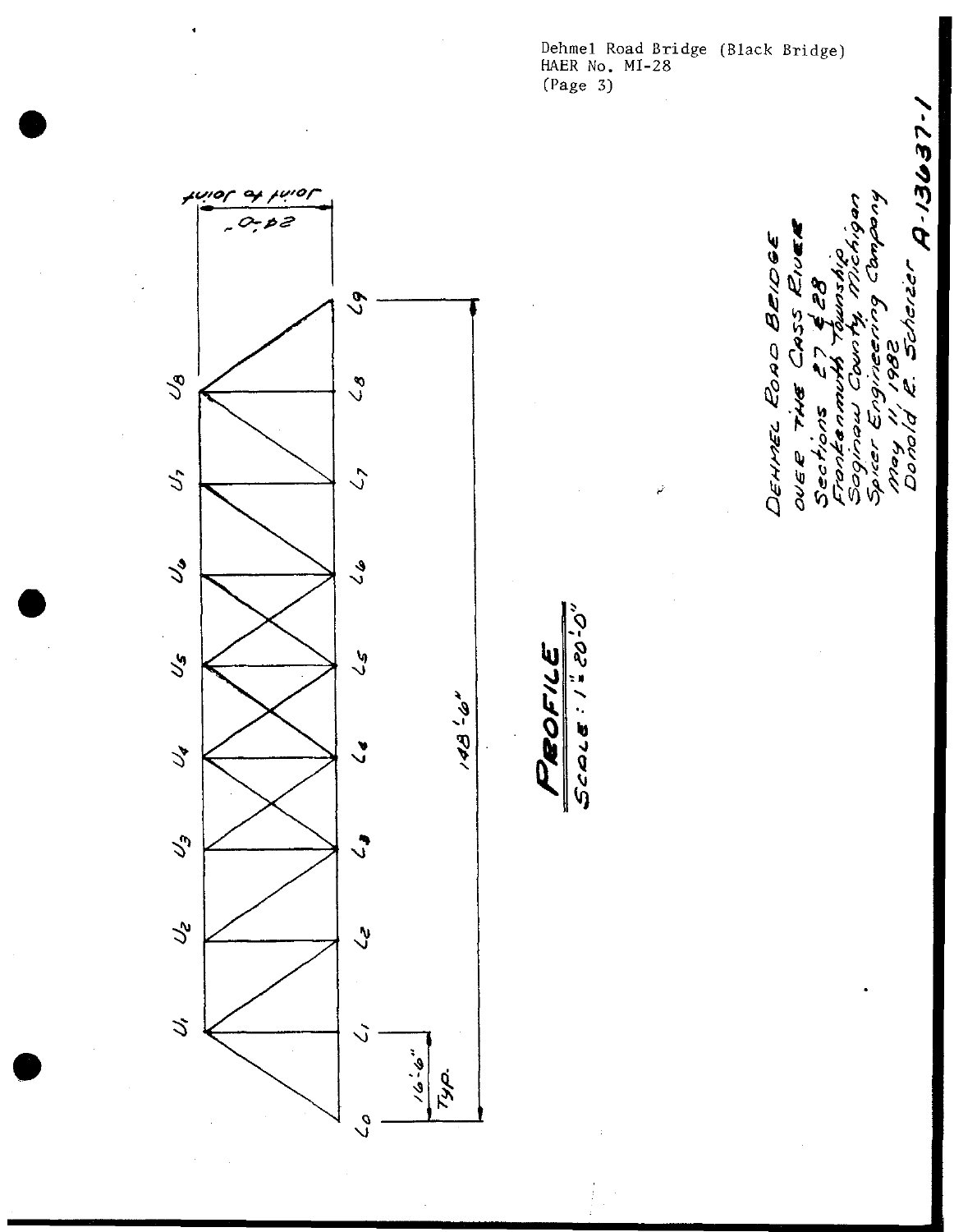HAER No. MI-28<br>(Page 4) E. Scherzer A-13637-2 huodwo buyaavibu Lot DEHMEL EDAD BRIDGE RNER べっぺ  $\tilde{c}$ CASS County  $\tilde{z}$ 1982  $\mathcal{C}_{\Theta}$  $\mathcal{S}_{\mathcal{O}}$ Frankenmum THE -  $1''$  & Bar (Both) - 22-113/8" long - 1/8" Den (201) - 25 VOD Sognow Ŋ Sections Spicer Doina) OUER  $\mathcal{L}$ - 16-0" pr  $\mathcal{S}^{\theta}$  $5c$ ALE  $1''$ =  $20'.0''$  $\sqrt{2}$  $z^2$  ,  $4^{\prime\prime}$   $\angle$   $\sim$ PLAN  $\mathcal{L}^*$  $\bar{\mathbf{I}}$ TOP STEUT  $U,U$ ,  $\neq U$ BB  $\sqrt{3}$ V LATERALS LATERALS SCALE 3/0"10"  $5$ reu $\tau$  $\mathcal{S}$  $\mathcal{L}$ 700 UPPER LOWER

Dehmel Road Bridge (Black Bridge)

 $\mathcal{L}$ 16  $\sqrt{2}$ Jø  $\sqrt{3}$  $\mathcal{S}$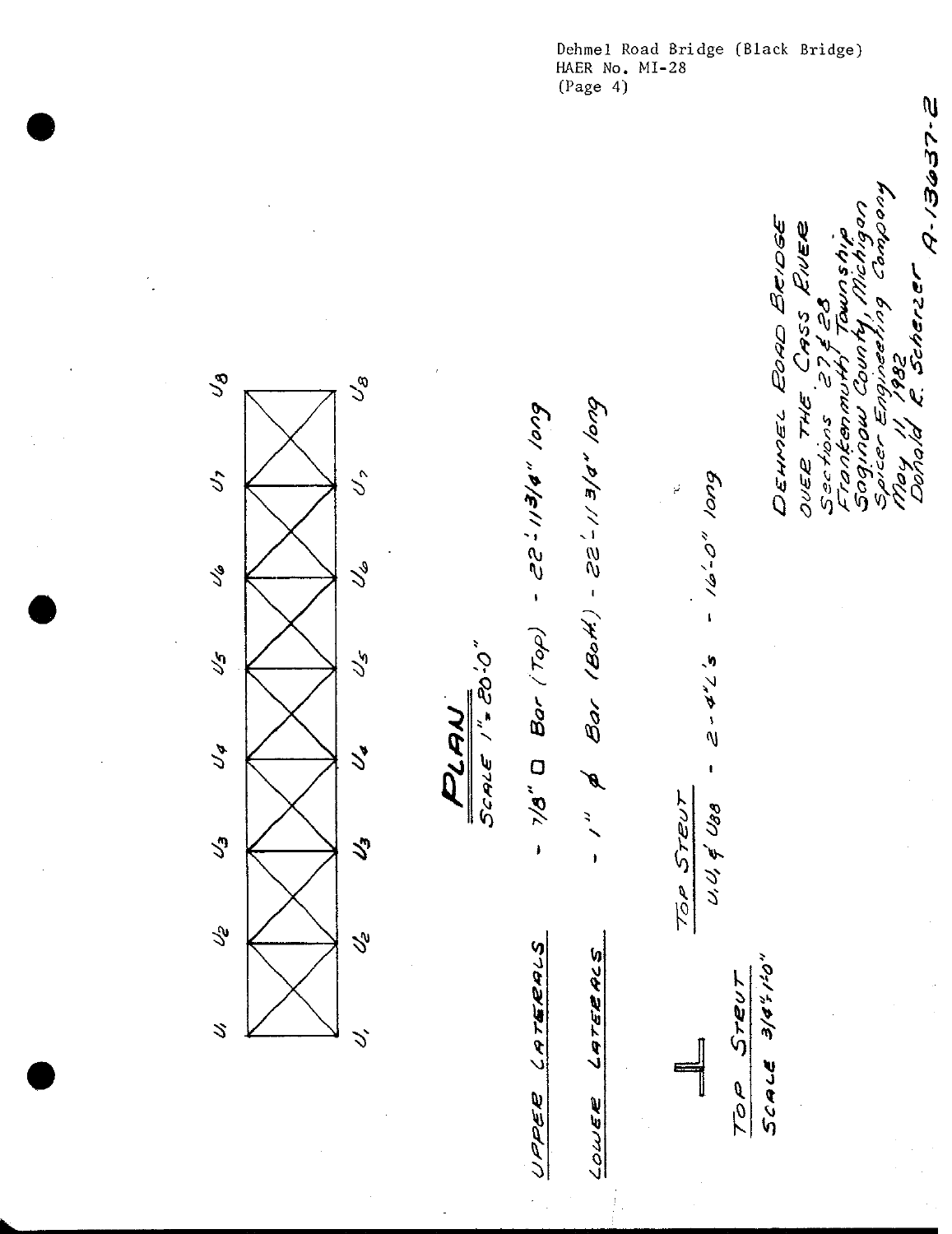Dehmel Road Bridge (Black Bridge)<br>HAER No. MI-28  $(Page 5)$ 

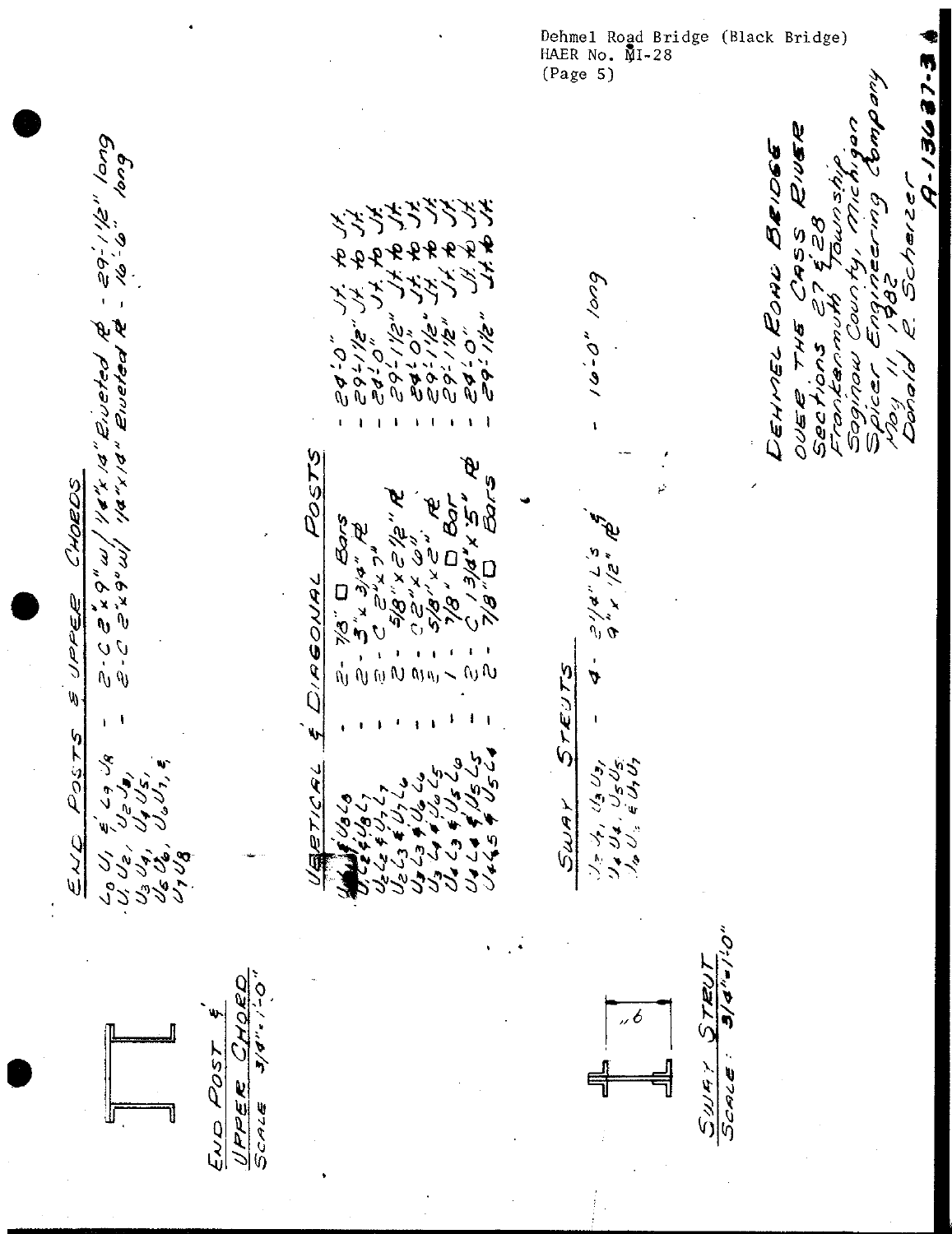Dehmel Road Bridge (Black Bridge)<br>HAER No. MI-28<br>(Page 6)

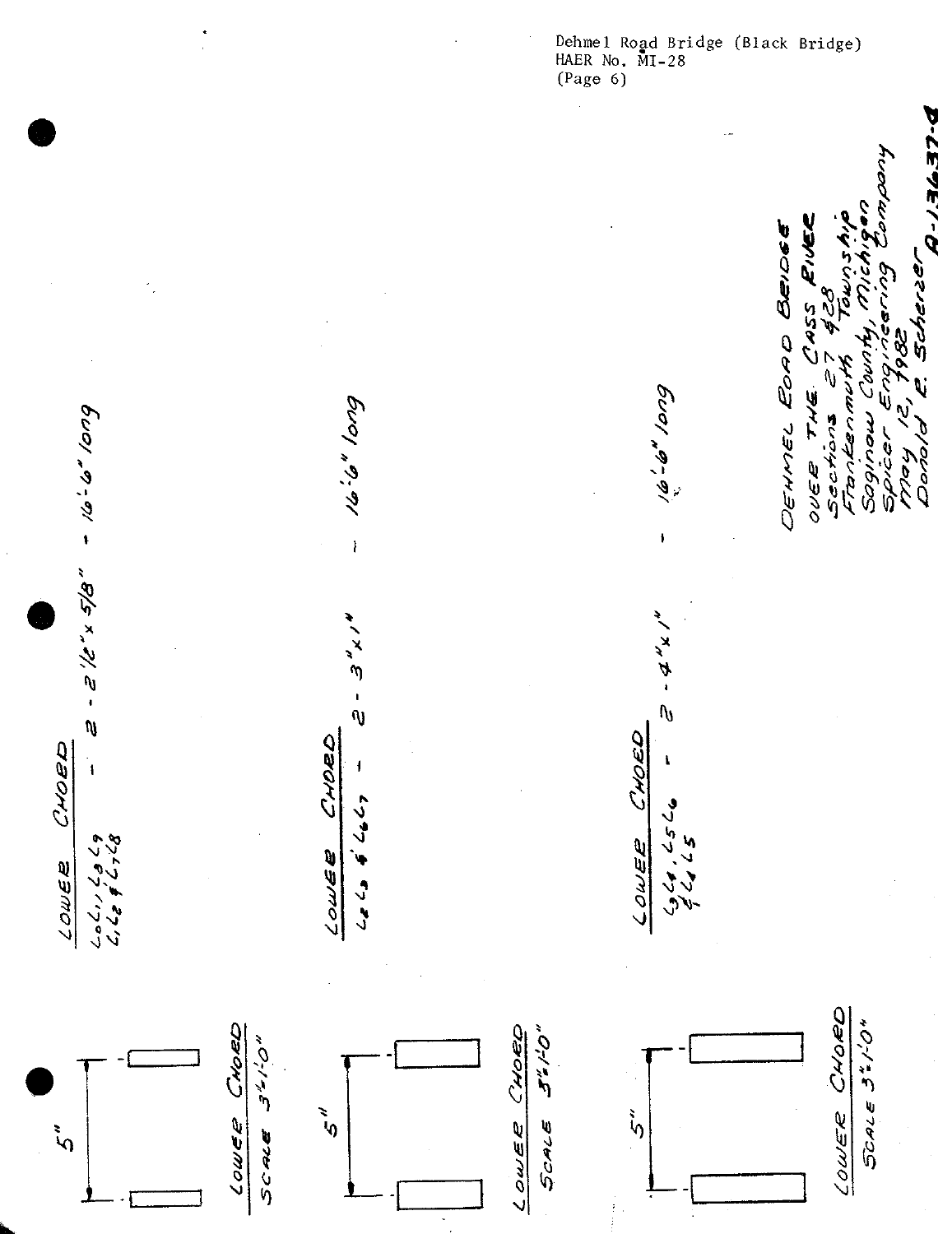Dehmel Road Bridge (Black Bridge)<br>HAER No. MI-28<br>(Page 7) **5-25951-D** Ž BELO につぞ こうハリク  $\frac{1}{2}$ Ю **SS67** DEHMEL EORD i<br>S  $\tilde{\theta}$ レンイ اسم دمان g んど Sactions しのう ź 92/6 06.00 0 VER ETOR yori Sopi  $\overline{0}$ SECTION ý. ا حا به ک  $0 - 1 = 10$ Ceoss  $6$  spaces @ 2'5" \*  $\frac{6}{3}$ הסכתחו ביט برات تصرفته بستدريمها و a<br>S corrugatea SCALE Ý JOON りとい がのだ  $\overline{\mathsf{V}}$ (၂<br>ပါ S<br>S ó. ن<br>مارچ š ົດ the 1 l Structura とりつとい مدهني orvoro date ري.<br>م ģ 0110 C E/T ò Q  $\ddot{\phantom{0}}$ NOTE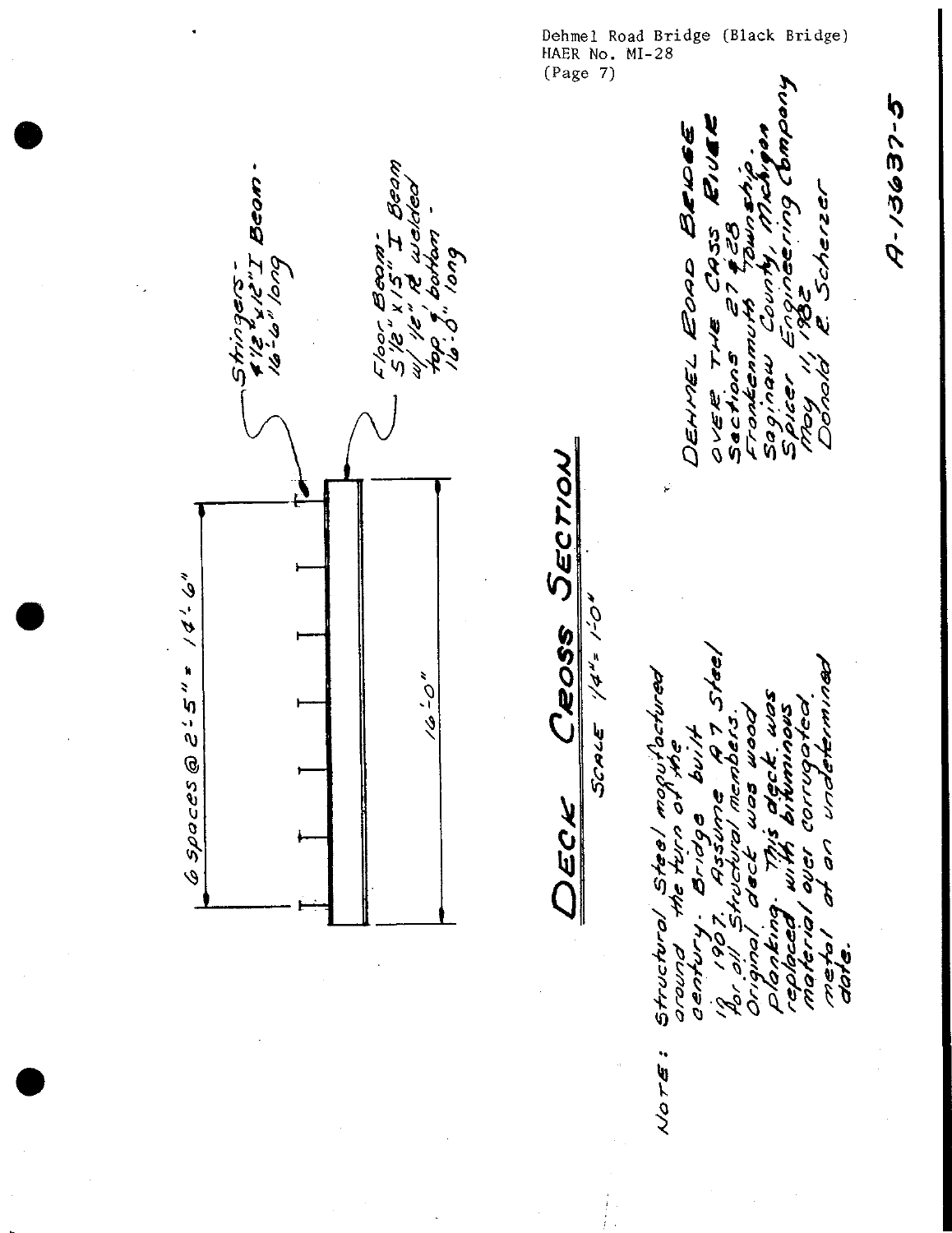Dehmel Road Bridge (Black Bridge) HAER No. MI-28 (Page 8) TIVER -13637-BRIDG Concrete constructor ふこん 465 28 ą DEHMEL ROAD<br>OUER THE CI<br>Bechons 274 (N **S^^ J^** 91-14 **5 FHE**<br>1075 L<br>KENMIK<br>104 COL rentorced 7007 ৻ 0007 بماهرن Fran, i<br>Vor ייסדונאיטבריך.<br>קאם בעבד 509 top o ia<br>Q Abur <u>ုဝ</u>  $\tilde{o}$  $\vec{r}$ ن ماه<br>مره ب puyooy **ATH** 0-1 = 9/1 **18UT**  $3.05$ しいへん 57  $\frac{10^{10}}{10^{10}}$ Earth